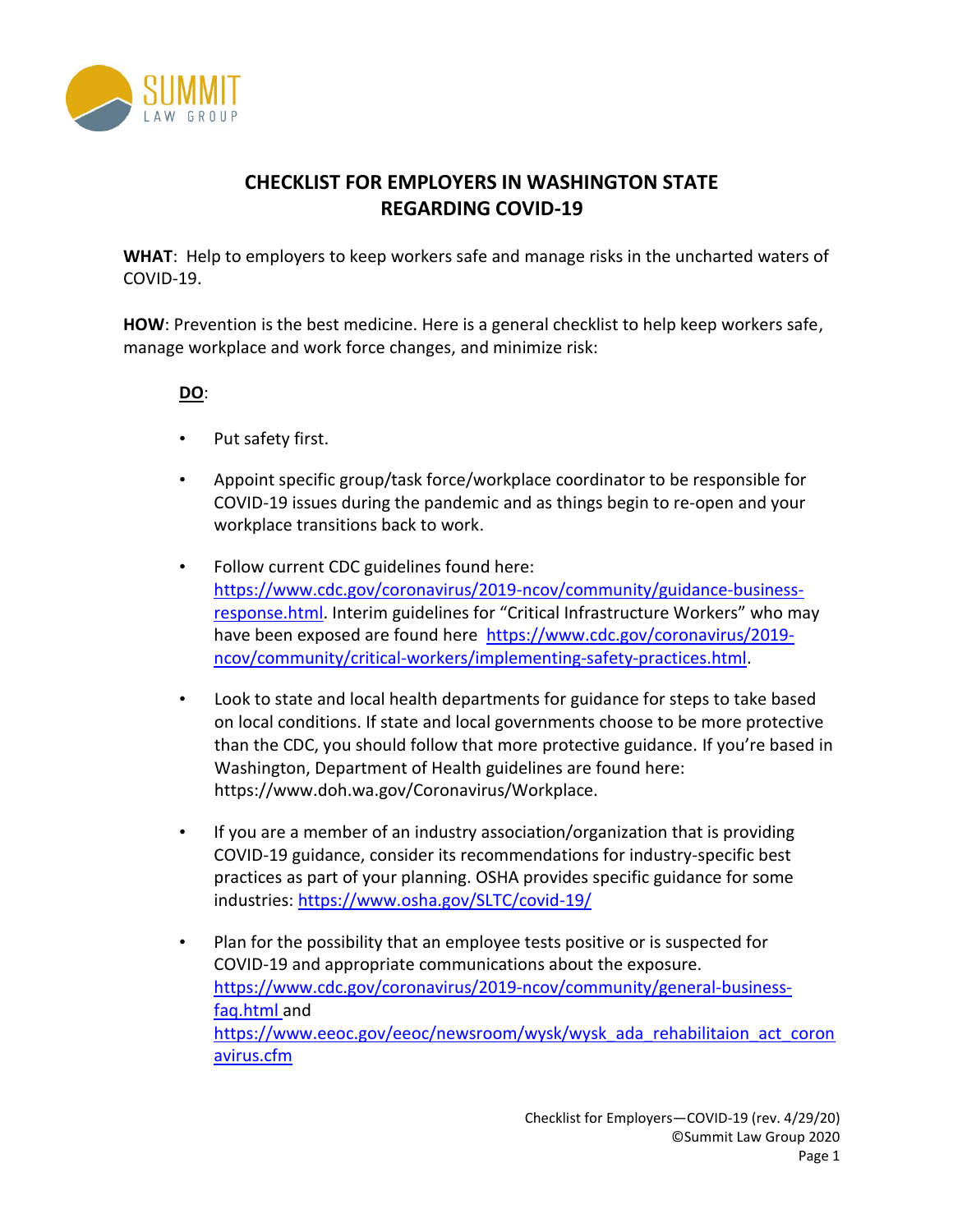

- Make sure you check back with the resources above, as guidance is constantly updated. Additionally, some federal politicians are advocating for a broad liability shield to protect employers from liability as they reopen.
- Plan for the possibility that a visitor to office/customer is later found to be positive or is suspected of having COVID-19 and appropriate communications about the exposure.
- Keep your board up to date and informed.
- Consider whether you have insurance or should purchase insurance that covers injury or claims related to COVID-19.
- Document what you are doing, why, and the source for such decisions.
- Ensure appropriate reporting and handling of workers' compensation claims.
- Examine what worked well and what didn't while your employees were working prior to and during the shut down. What lessons learned should you adopt? Be thoughtful about the possibility that we may be forced into future shutdowns and put policies in place that would have been helpful this time to ensure a smoother transition to remote working during future shutdowns.
- Review applicable state or local government orders and laws, as well as your own sick leave and other leave policies, to address potential absence issues related to COVID-19.
- Post all required notices.

## **DO NOT**:

- Do not disclose names of employees who have tested positive for COVID-19.
- Do not confirm the health status of employees or communicate about an employee's health to anyone who does not have a need to know that as part of their job duties (*e.g.,* HR).
- Do not agree with competitors to reduce employees' wages, salaries, benefits or hours, or to not poach workers.
- Do not ignore safety complaints or concerns by employees or retaliate against them for raising concerns or complaints.